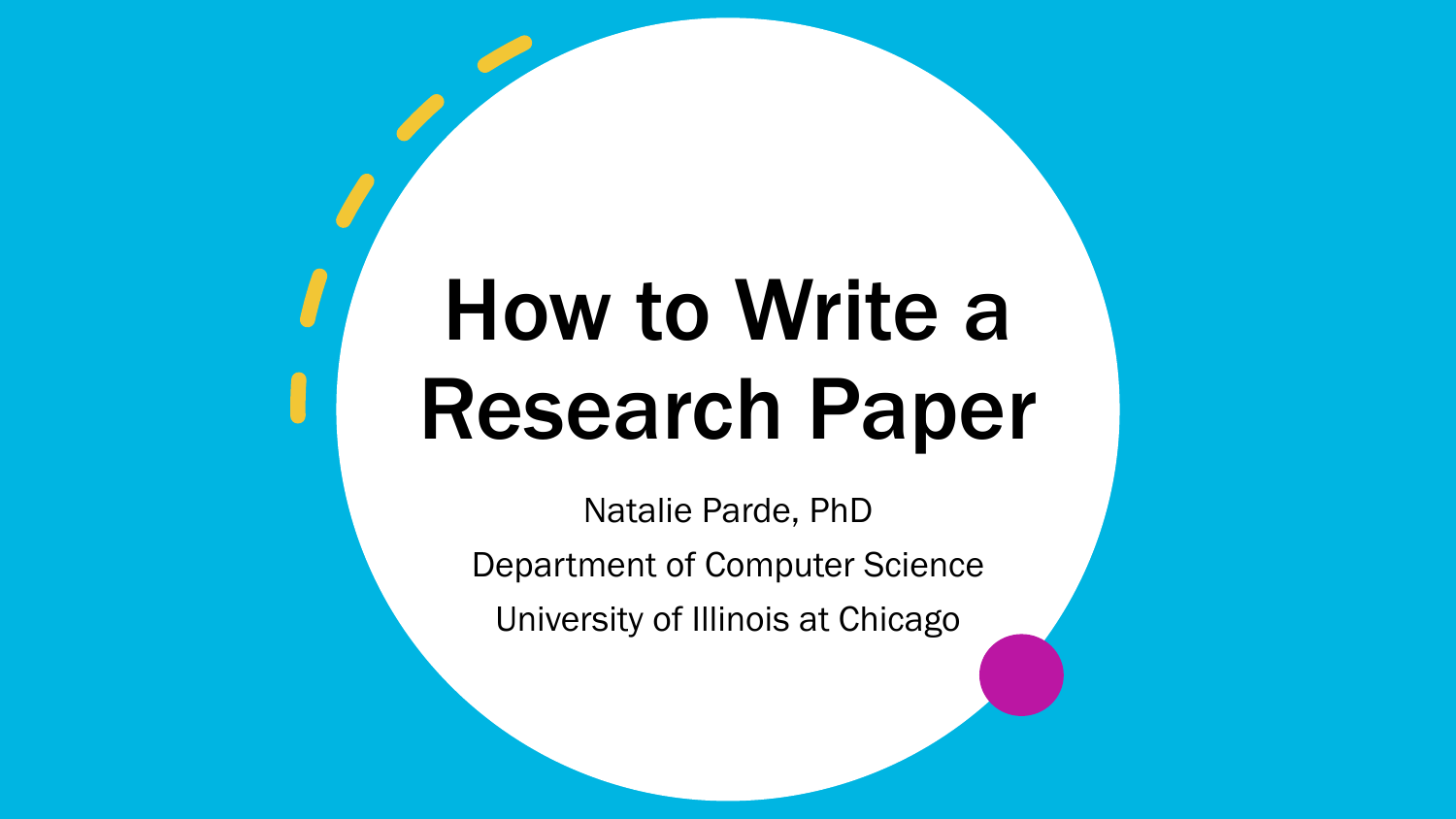#### Why is communication important in research?





#### Facilitates knowledge sharing

Research papers Presentations Blogs

#### Documents steps along the way

**Replicability** Project transfer **Onboarding**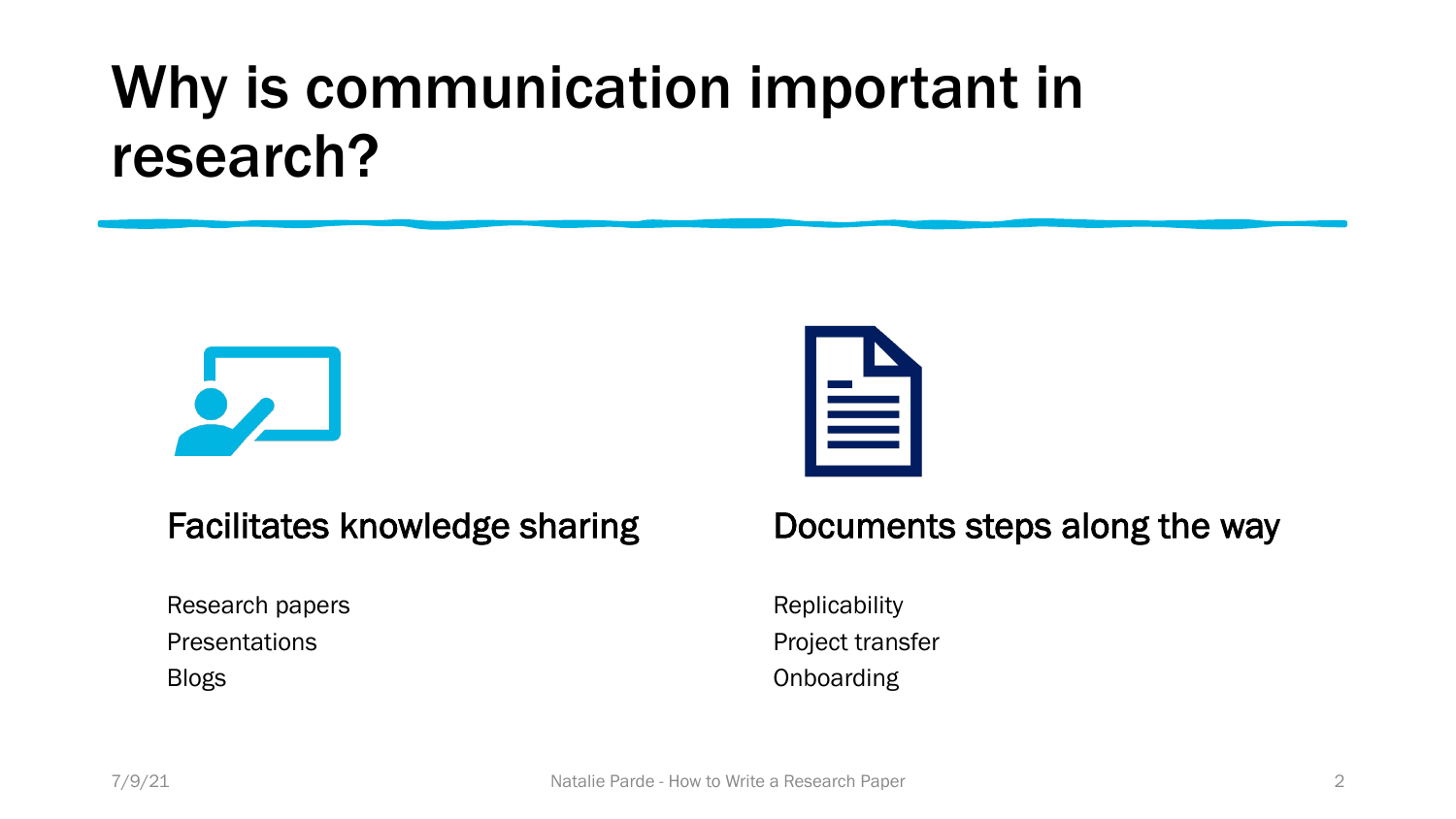#### Challenges in **Successful** Communication

- Writing clearly
	- Does your writing effectively convey what you intended to communicate?
- Writing sensibly
	- Are you communicating information that it makes sense to share?
- Writing cleanly
	- Is your writing free of distractions?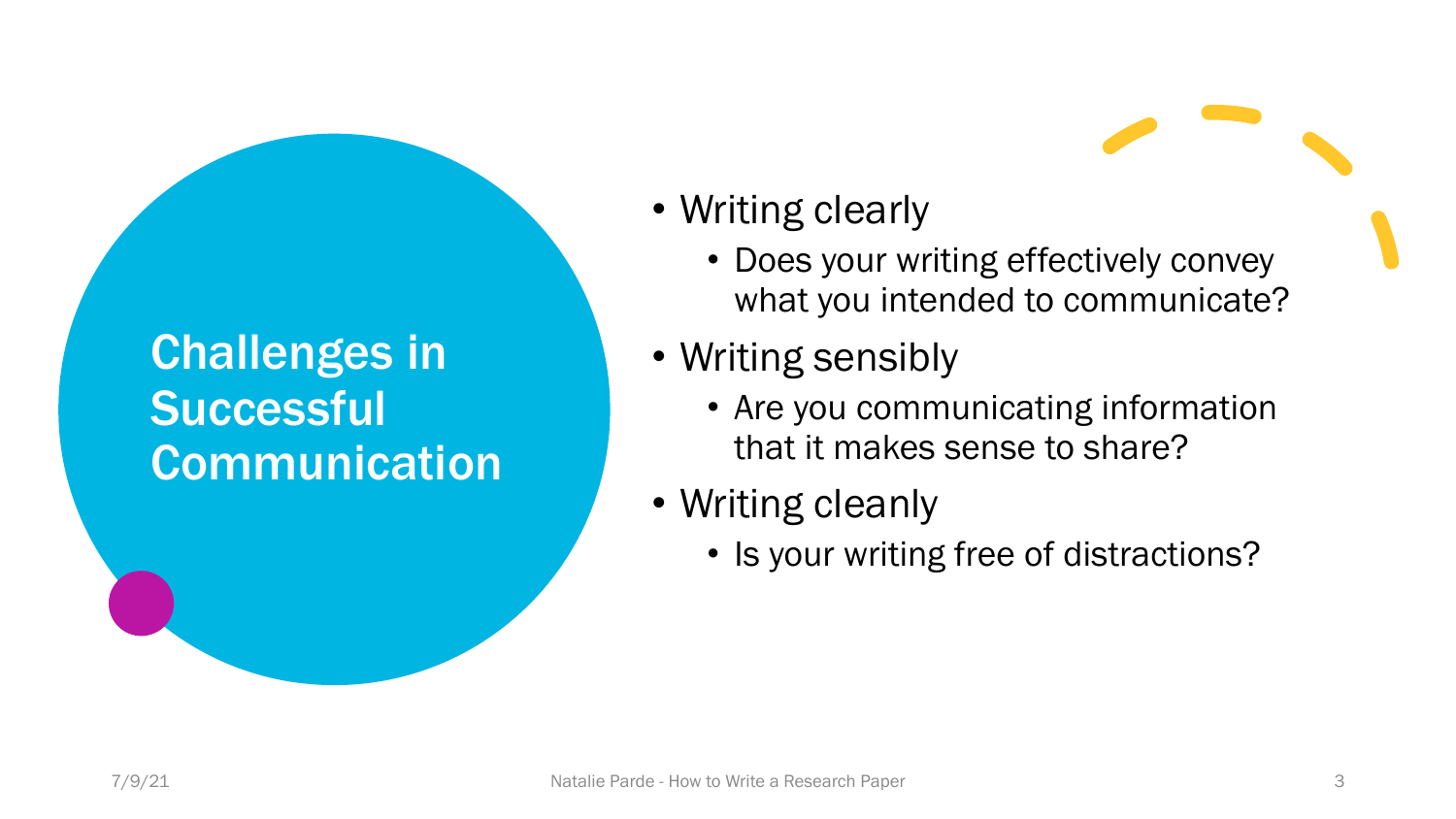#### Strategies for Getting **Started**

Approach #1: Summarize research

- Do all of your research first, and then write about it
- Pro:
	- Allows you to guide your narrative by your experimental findings
- Con:
	- Can result in slower research (e.g., experiments that turn out to be unnecessary!)
	- You might forget some details along the way

Approach #2: Write and research simultaneously

- Draft your outline before starting your experiments, and fill in details as you go
- Pro:
	- Provides you with a clear roadmap for your research
- Con:
	- Can result in more stressful research (e.g., experiments don't turn out as planned!)
	- You might not have a good idea of which experiments are needed until you start your research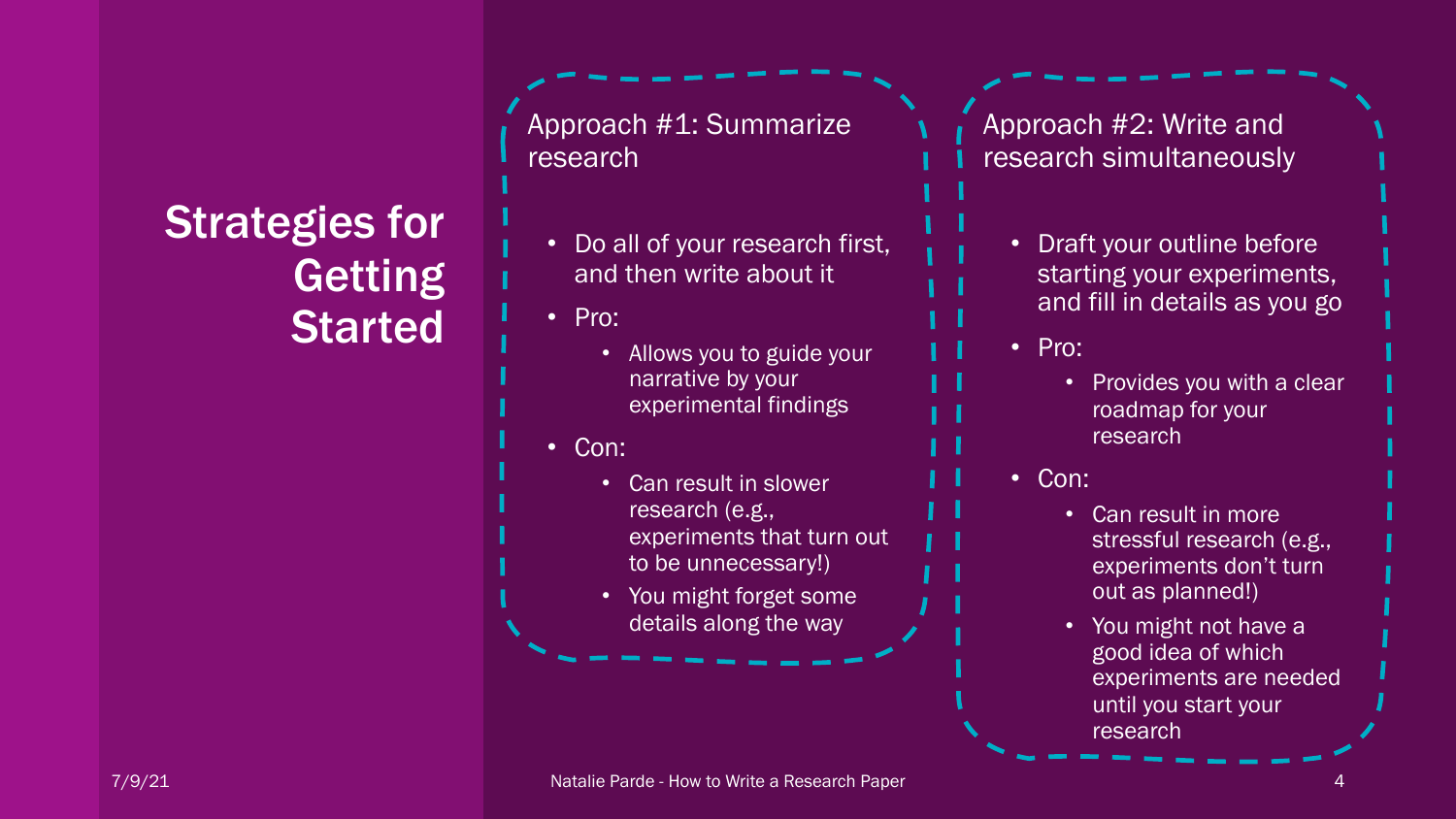#### Which strategy works best?

- Whichever works best for you!
- Might change depending on your project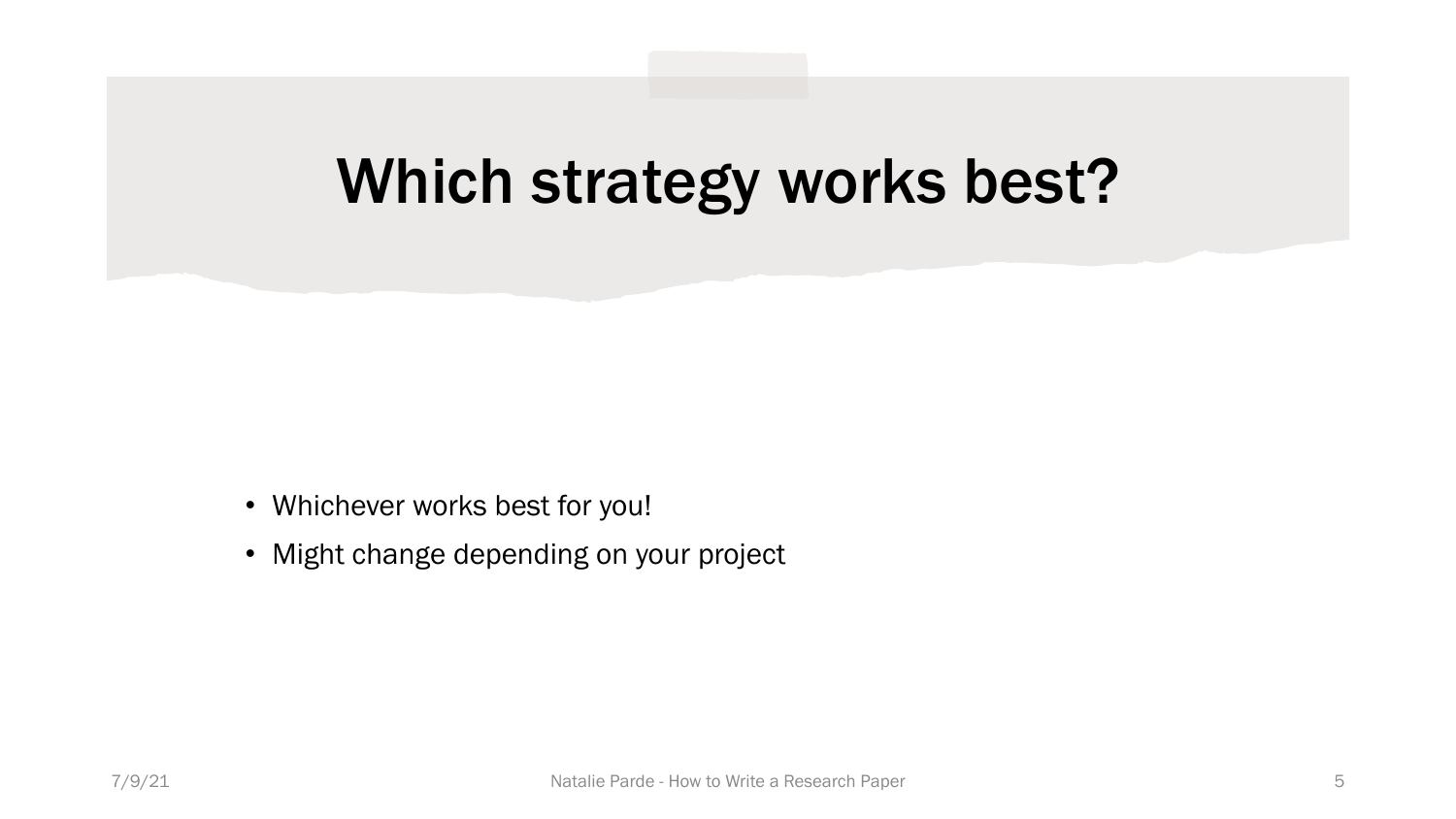#### Getting Down to the Details

- A "typical" CS research paper has several components
	- Introduction
	- Related work
	- Methods
	- Evaluation
	- Discussion
	- Conclusion
- These components may vary depending on your project
	- Separate "Data" section
	- Separate "Results" section
	- Discussion merged with conclusion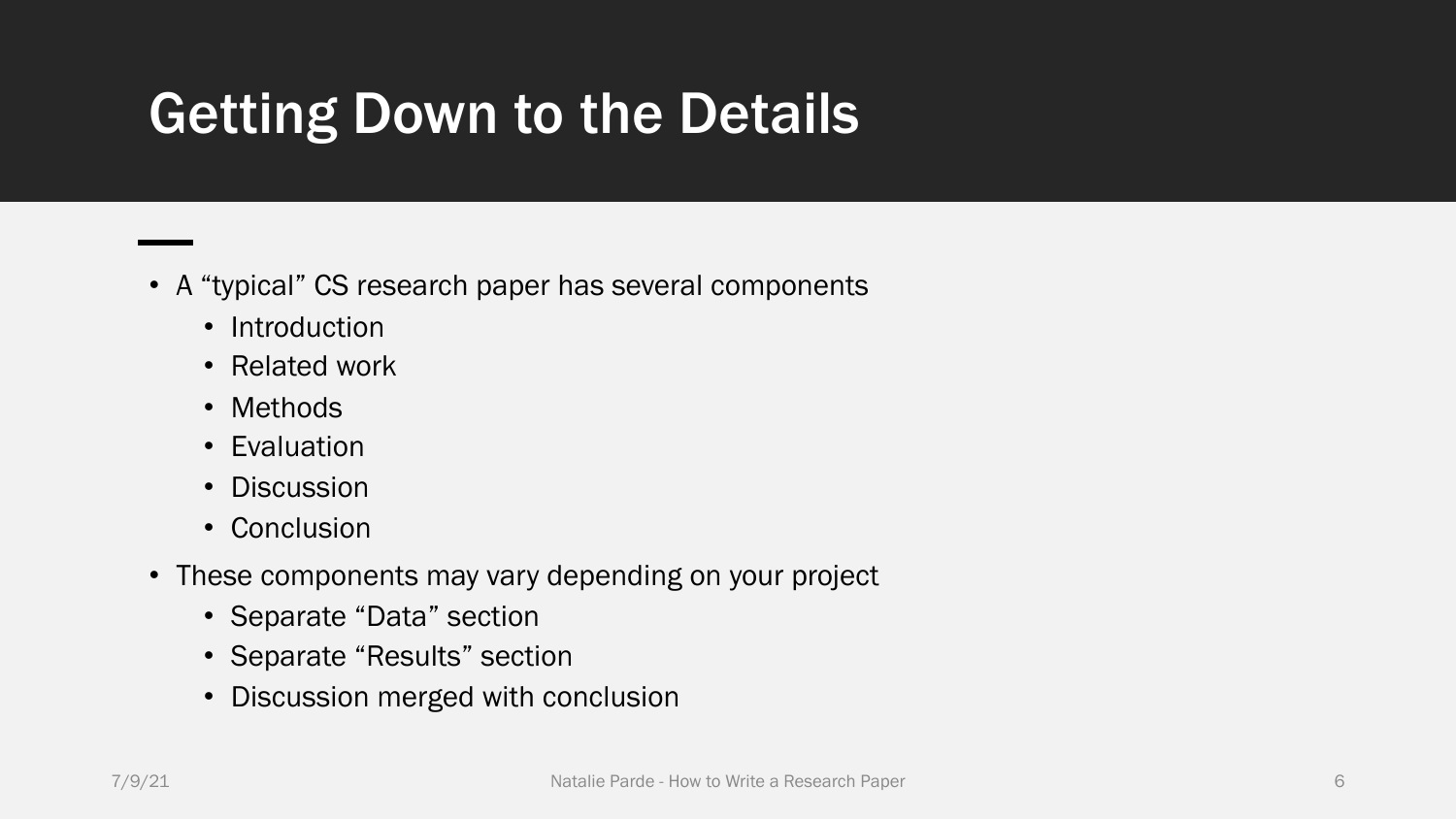# Introduction

- Sets the tone
- Provides the motivation for the research
- Typically contains the following:
	- Problem statement: Broadly speaking, what problem is this research solving?
	- Summary: Briefly, what is this paper about?
	- Rationale: Why is this necessary or useful?
	- Contributions: What are the key takeaway points that set this work apart from others?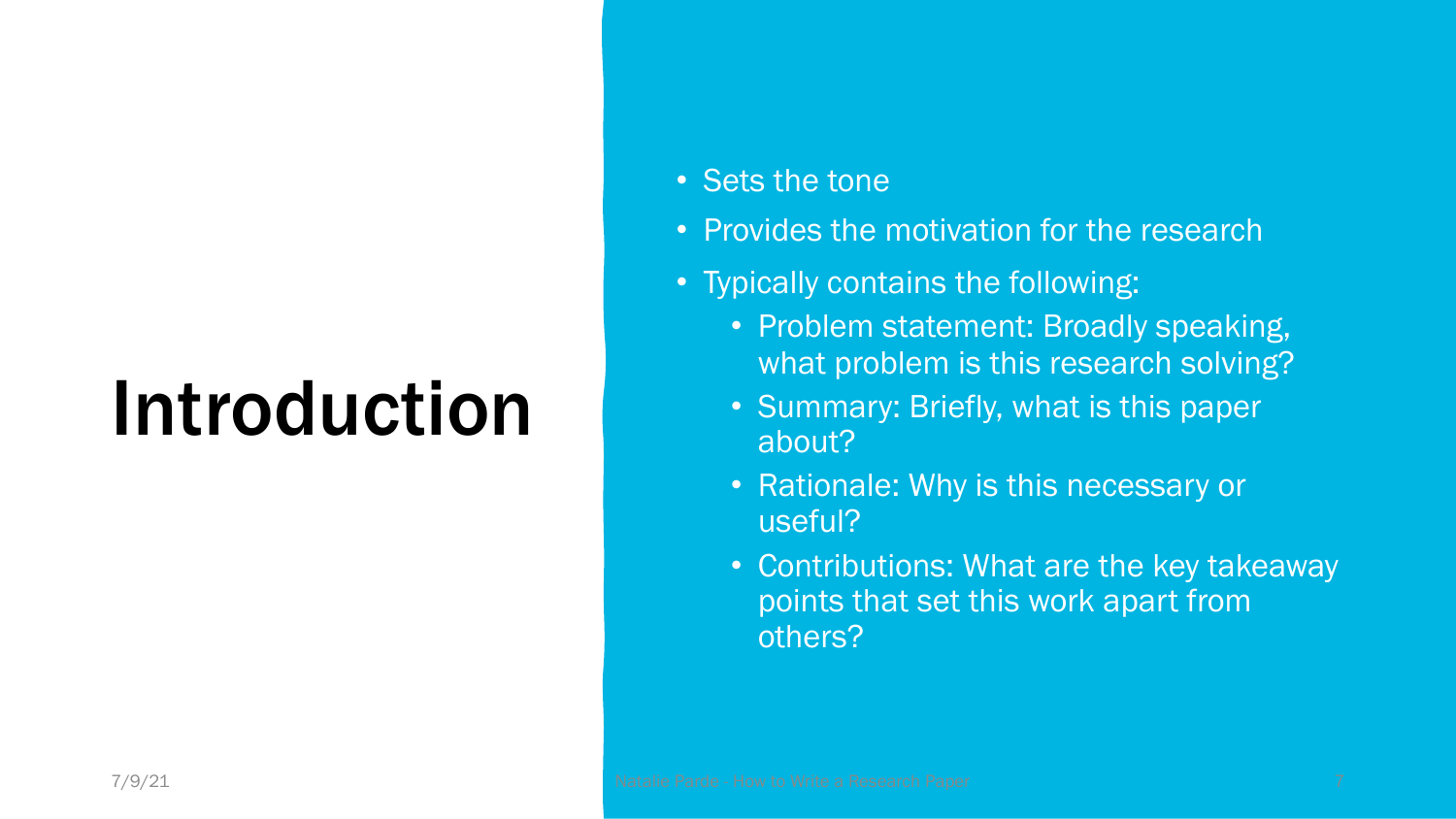### Related Work

- Situates your work in the broader research context
- Explains what has been done so far, and what the limitations are
	- What makes your research unique?
- Organizational tips:
	- Group relevant work based on underlying commonalities
	- For each paper (or group of related papers), provide a high-level summary and explain how your own work differs
- Make sure to cite all relevant papers!
	- Other researchers working on your topic are likely to be your reviewers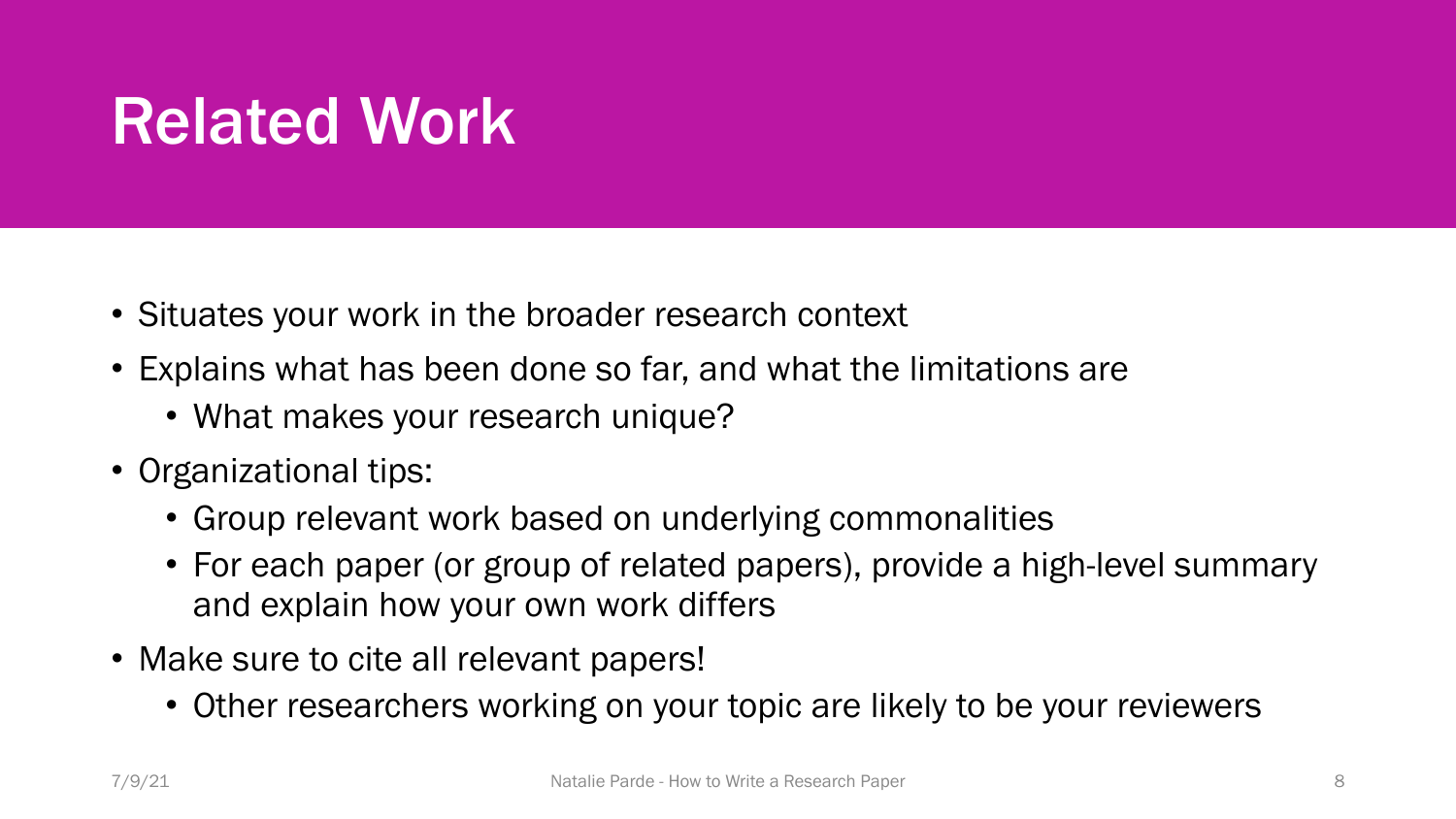#### Methods

- Describes what you did and how you did it
- Try to include any details necessary for replicating your work:
	- What your data looks like and how it was collected (if not including a separate "Data" section)
	- How you implemented your approach(es)
		- External libraries
		- Model parameters
	- Why you made your design decisions
- Depending on your methods, it may help to supplement your writing with figures, algorithms, equations, or proofs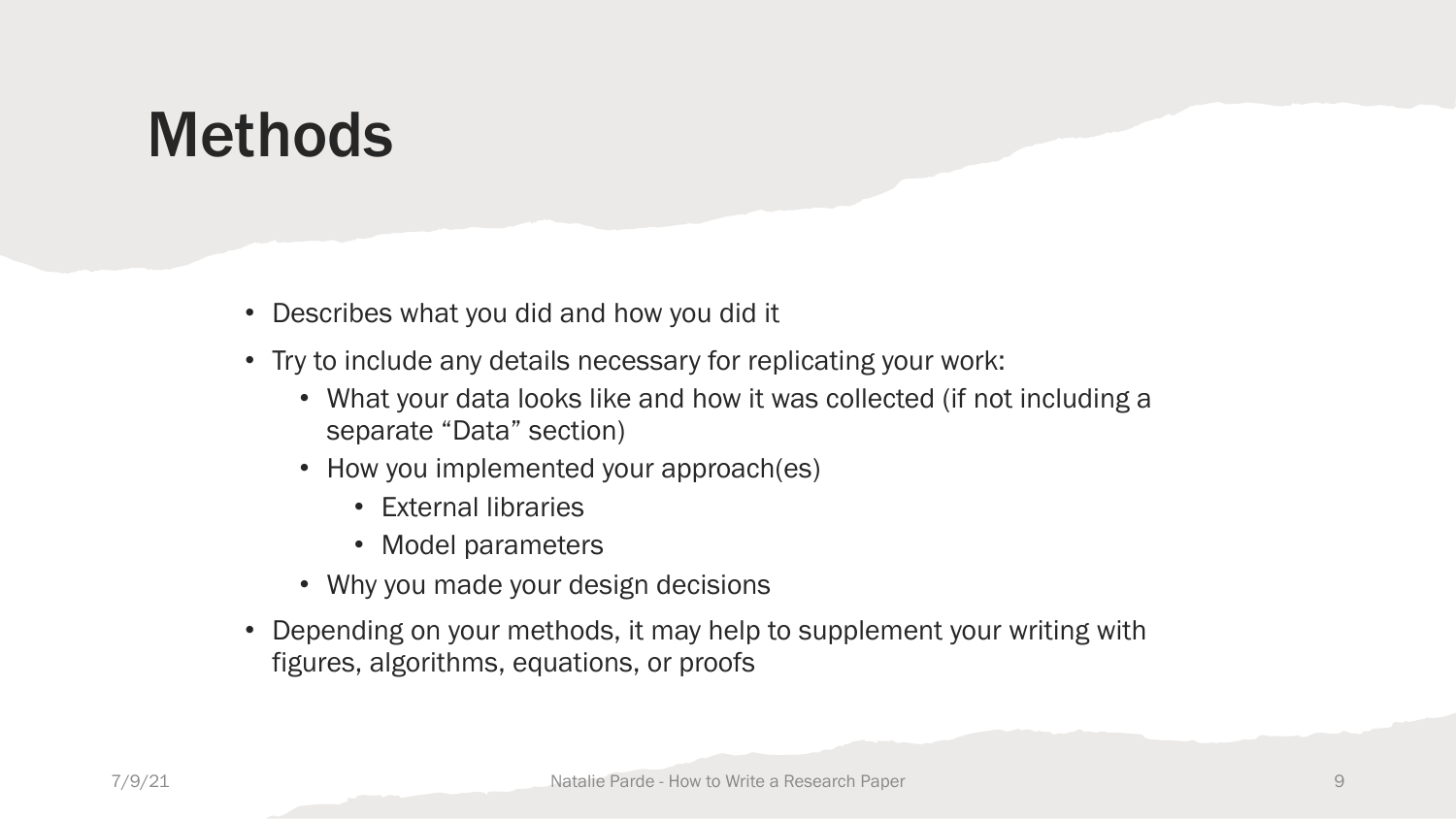# Evaluation

- Explains how you assessed the quality of your work
- Describes any:
	- Baseline or alternative models or conditions
	- Training settings, if relevant
		- Training/validation/test splits
		- Hyperparameter tuning
	- Evaluation metrics
- Usually includes results
	- Objectively describe the results
	- Use measures that make it easy to interpret the findings (e.g., X outperforms Y by Z%)
	- Supplement written results with visual aids (e.g., charts or tables)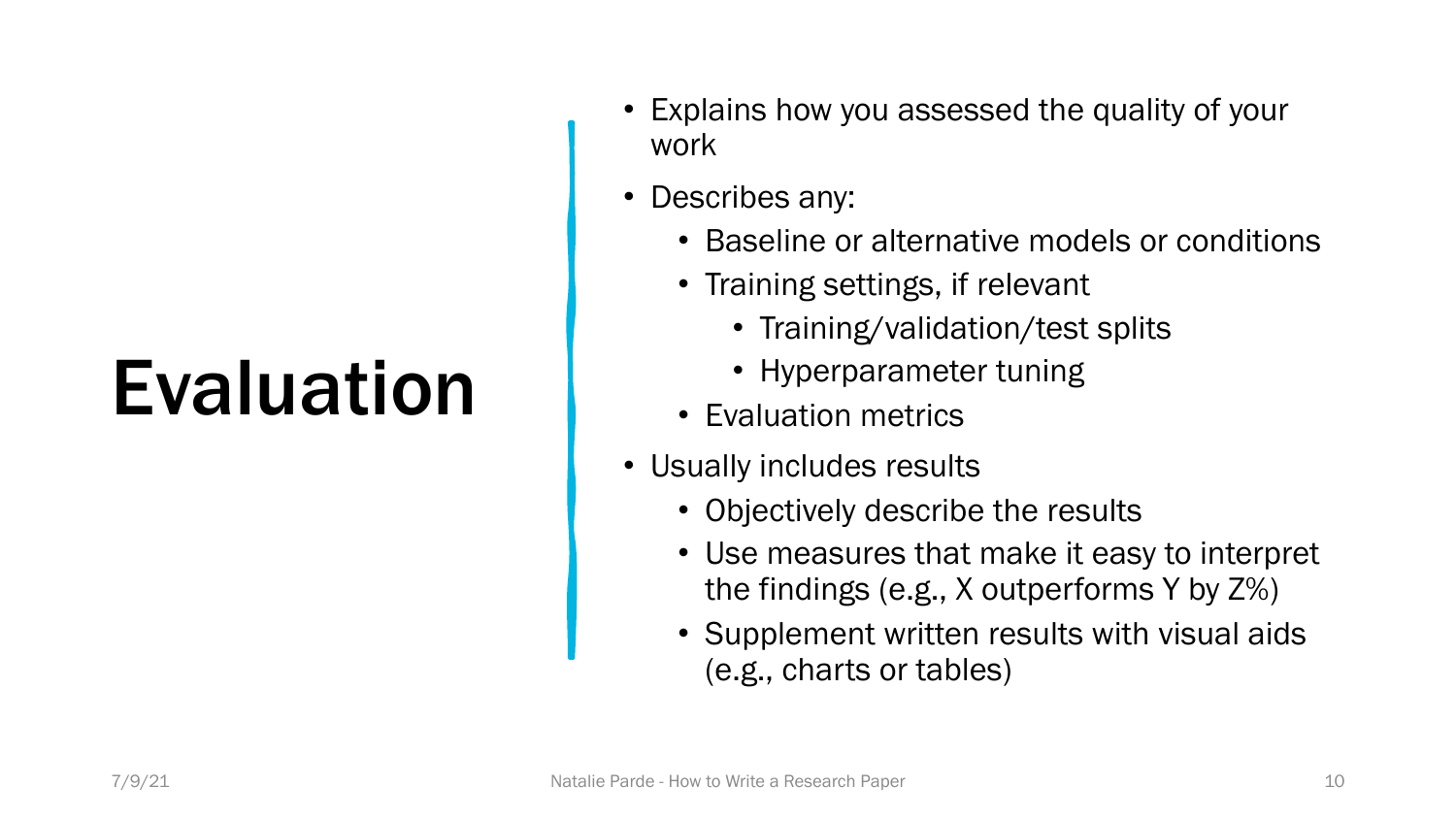#### **Discussion**

- Analyzes your findings from a more qualitative perspective
- Answers one or more of the following questions:
	- What were some key themes across your findings?
	- What did your method get right?
	- What are some lingering areas for improvement?
	- Based on your findings, what recommendations would you make?
- Might include a more formal error analysis
	- What are some common error categories?
	- What percentage of instances belong to error category X?
	- What might have caused this category of errors?
	- How might it be addressed in the future?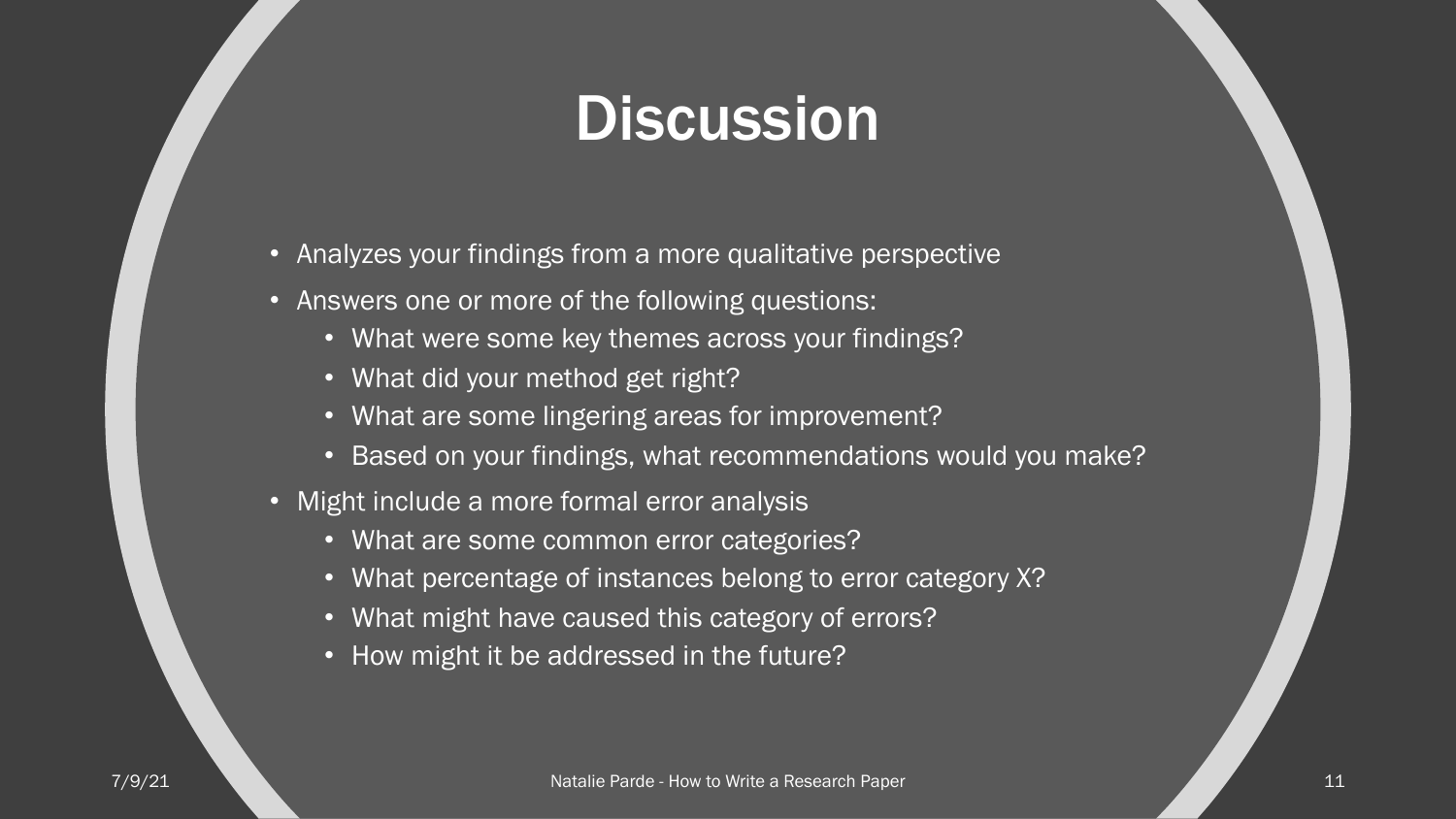#### **Conclusions**

- Summarizes your findings and key takeaway points
	- What do you want people to remember when they finish reading your paper?
- Reiterates contributions
- Provides links to your data or code, if available
- Optionally suggests some high-level future directions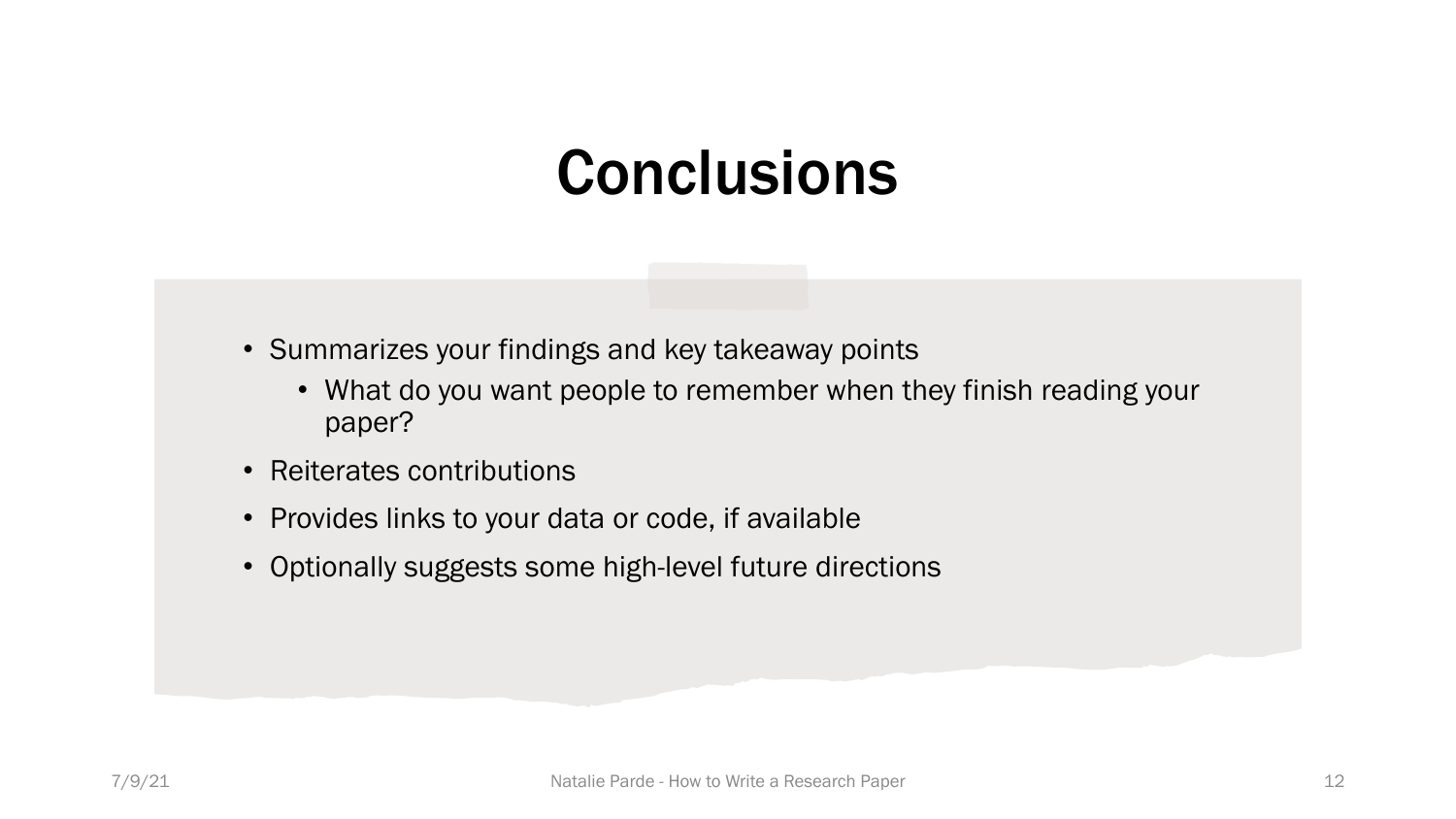### Don't neglect your references!

- Important to make sure your references are properly cited
	- Make sure all authors' names are included
	- Make sure venue/journal names are accurate
	- Visually scan your reference section to make sure nothing looks "off"
- Check with your target venue to see how references should be formatted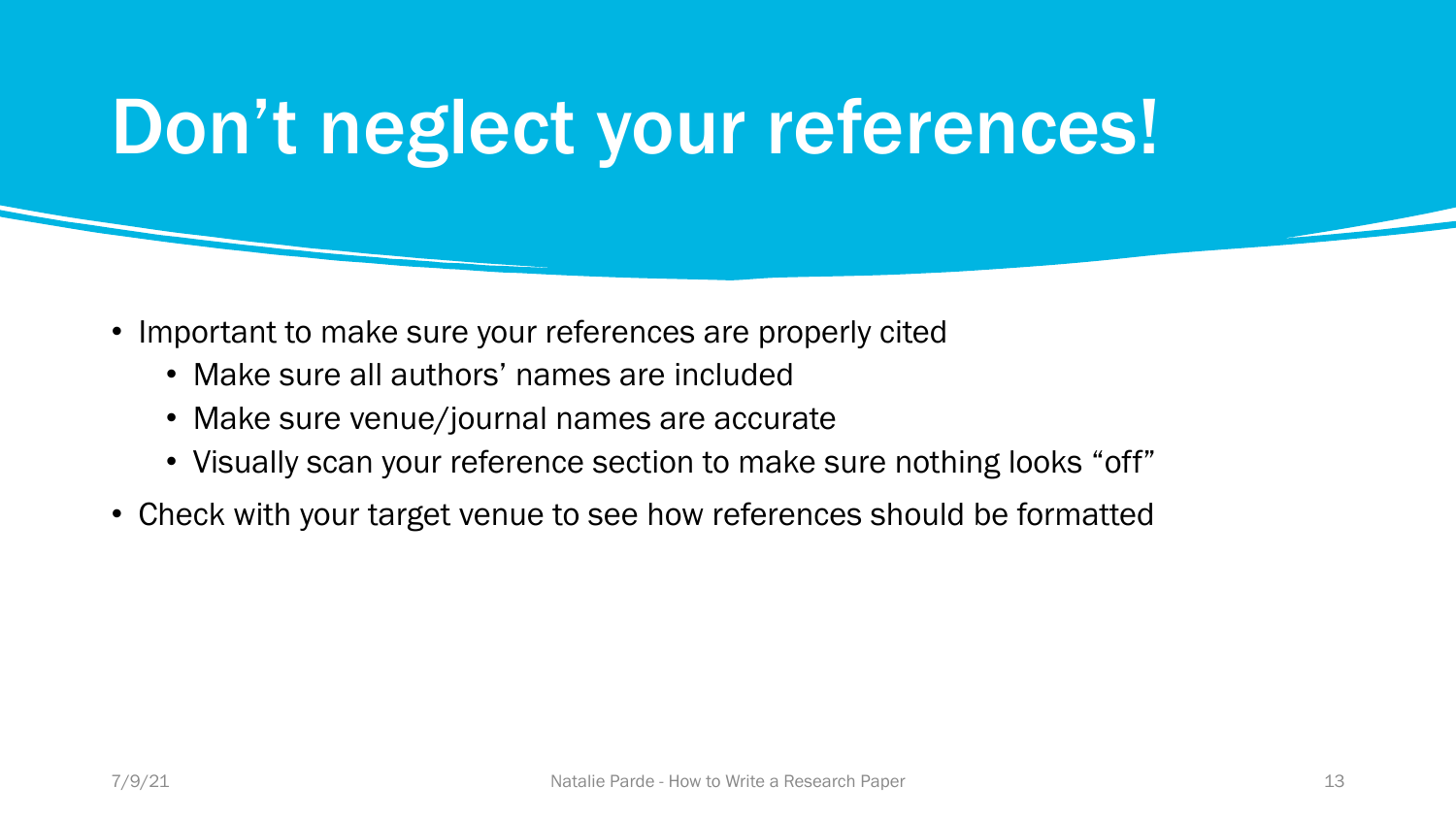### How long should each section be?

- Depends on your paper contents and any length constraints set by your target venue
- As a general rule:
	- Introduction: 10%
	- Related Work: 15%
	- Methods: 35%
	- Evaluation: 25%
	- Discussion: 10%
	- Conclusion: 5%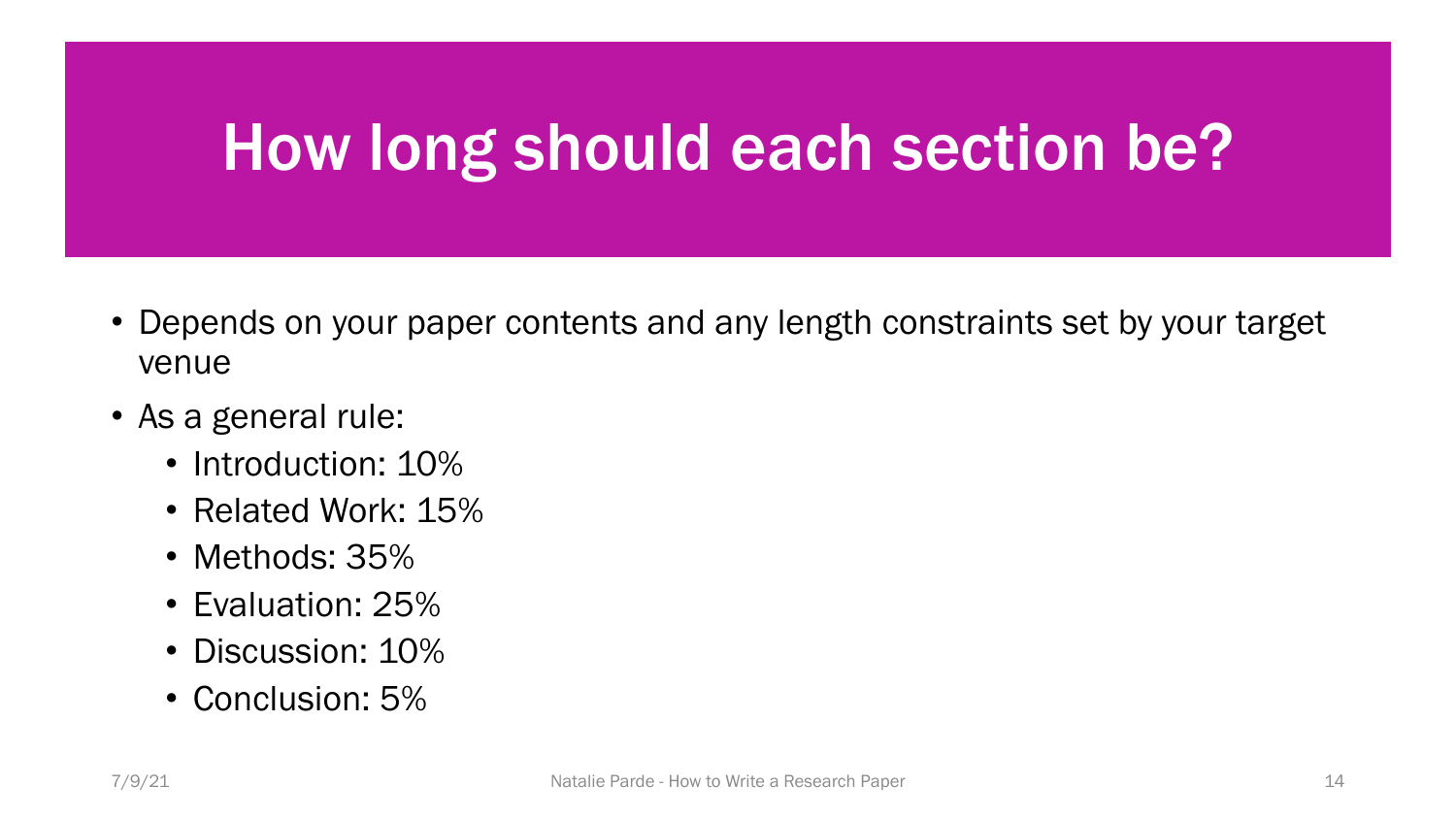### **Activity**

- Work with your partner to create an outline for your research paper, shared document for guidance:
	- Group 1: Removed after workshop!
	- Group 2: Removed after workshop!
	- Group 3: Removed after workshop!
	- Template: https://docs.google.com/document/d/1IWe\_6aLJvboxIqSy oZ9E/edit?usp=sharing
- We'll reconvene to discuss any questions or obstacles you came
- You can use your outline as a guide when writing your research paper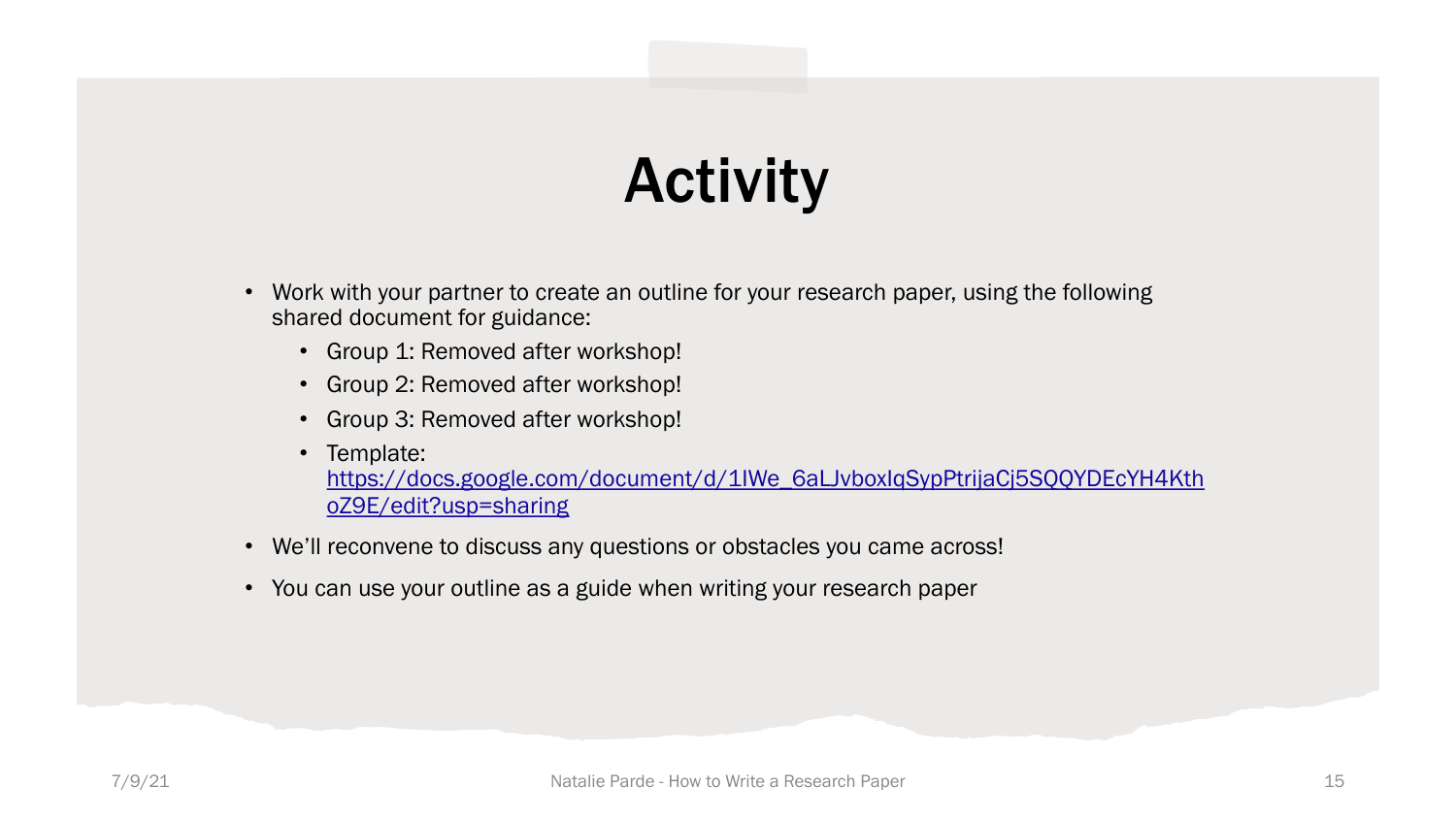### Tools of the Trade

- Common text processors:
	- Microsoft Word
	- LaTeX
- LaTeX is the norm in most CS research fields
	- Probably what your advisor will ask you to use in grad school!
- Check with your advisor to see what their preferred workflow is for writing/editing:
	- Full draft at once?
	- Smaller sections along the way?
	- In-text notes?
	- Tracked changes?
	- Comments?

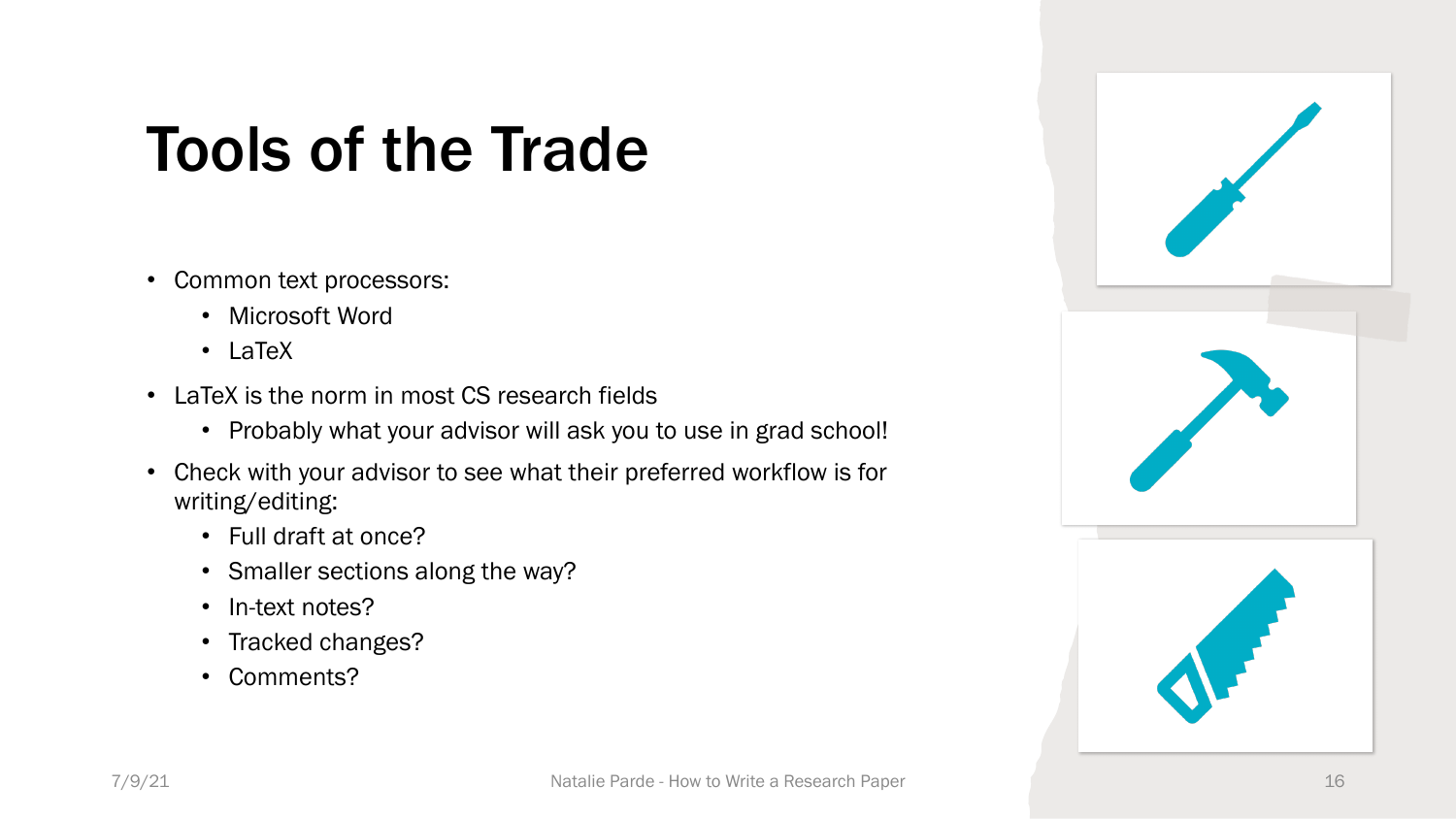#### **LaTeX Basics**



- Markup language that is compile
- Pros:
	- Produces professional-look [intervention](https://www.ieee.org/conferences/publishing/templates.html)
	- Offers good support for type
	- No need to worry about refer
- [Cons:](https://www.overleaf.com/learn/latex/Learn_LaTeX_in_30_minutes)
	- Learning curve
	- Requires compiling to see v
- Popular platform for collaborative
- Check for venue-specific style fil
	- ACM: https://www.acm.org
	- IEEE: https://www.ieee.org/confe
	- ACL: https://acl-org.github.
- Useful LaTeX documentation: https://www.overleaf.com/learn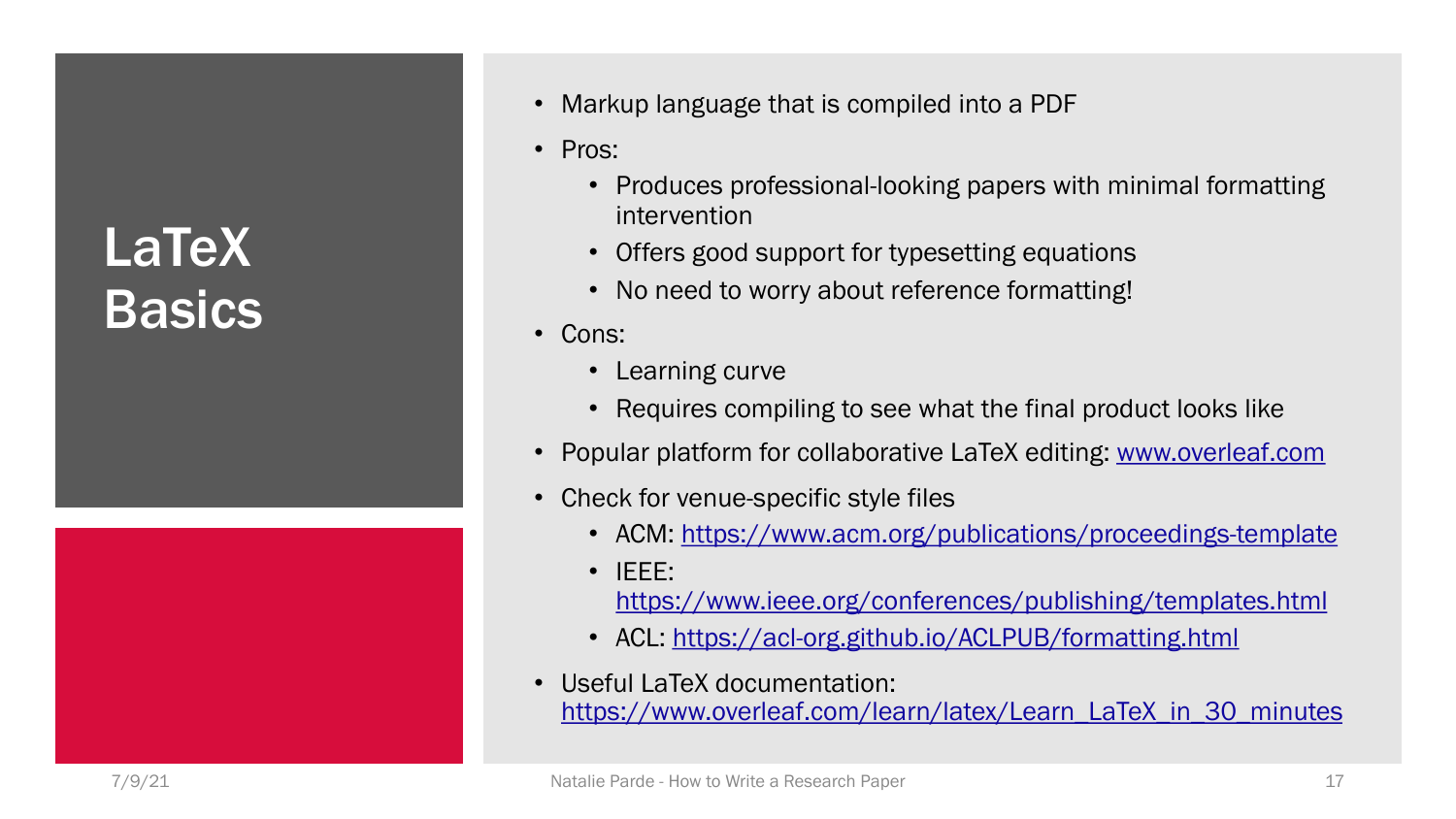### Tips for Collaborative Writing

- Create a plan to distribute work among co-authors
	- Popular option: Assign co-authors to sections based on which aspects of the research they worked on
- Decide on authorship order
	- Convention varies depending on CS discipline
	- Common in AI:
		- First author: Project lead (often the student who "drove" the project)
		- Last author: Project supervisor (often the research advisor for the project lead)
		- Middle authors: Ordered from largest to smallest contribution
	- For papers with joint first authors, indicate so with a footnote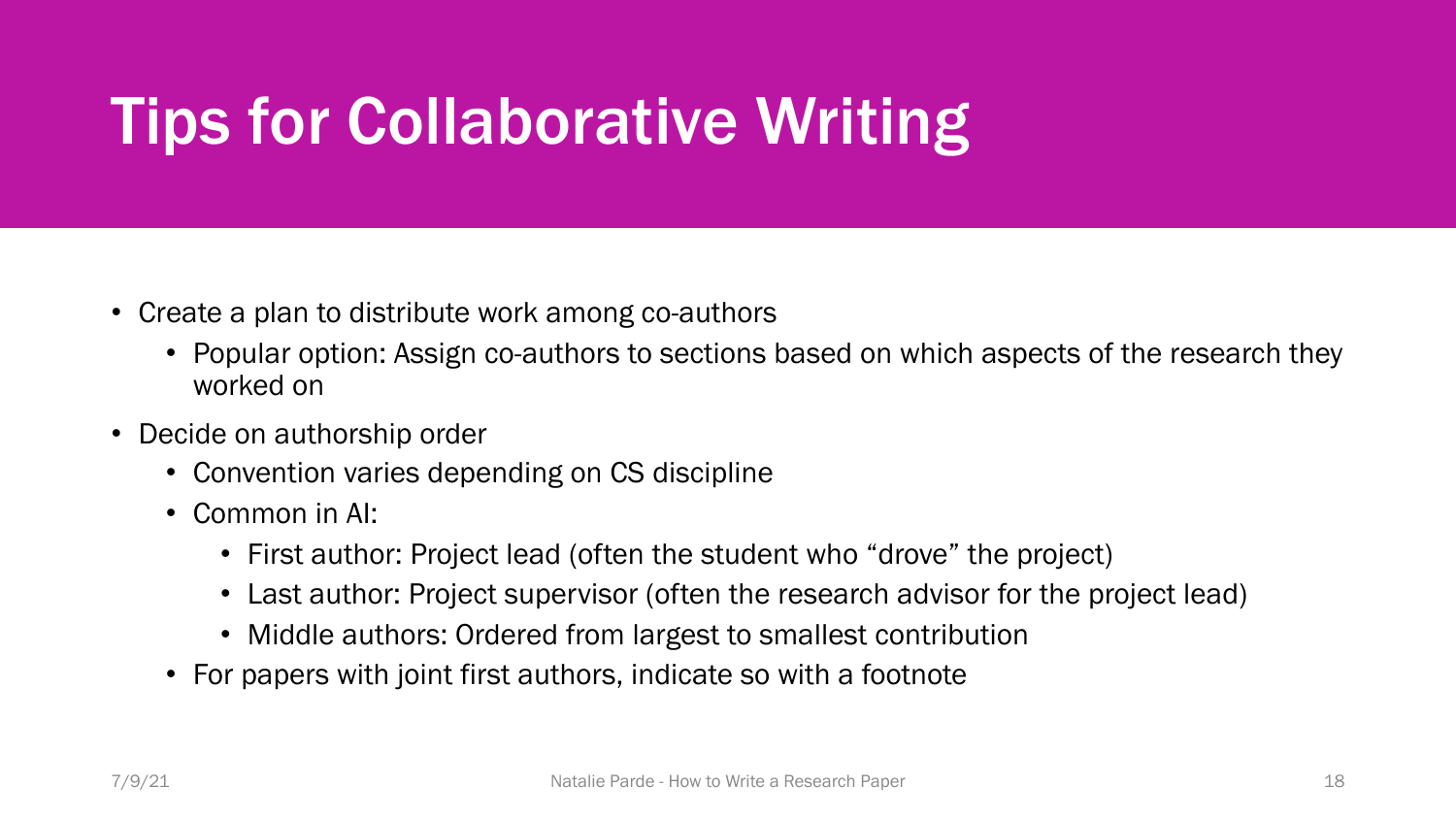## Tips for Collaborative Writing

- Discuss a timeline
	- How far in advance do you want to finish your first draft?
	- How much time will each author need for editing?
	- If your advisor will be part of the editing process, make sure that your timeline works for them!
- Decide on norms for writing/editing:
	- Will one author write or edit at a time before passing updates along to others?
	- Will all authors write or edit at the same time? (If so, how will potential conflicts be managed?)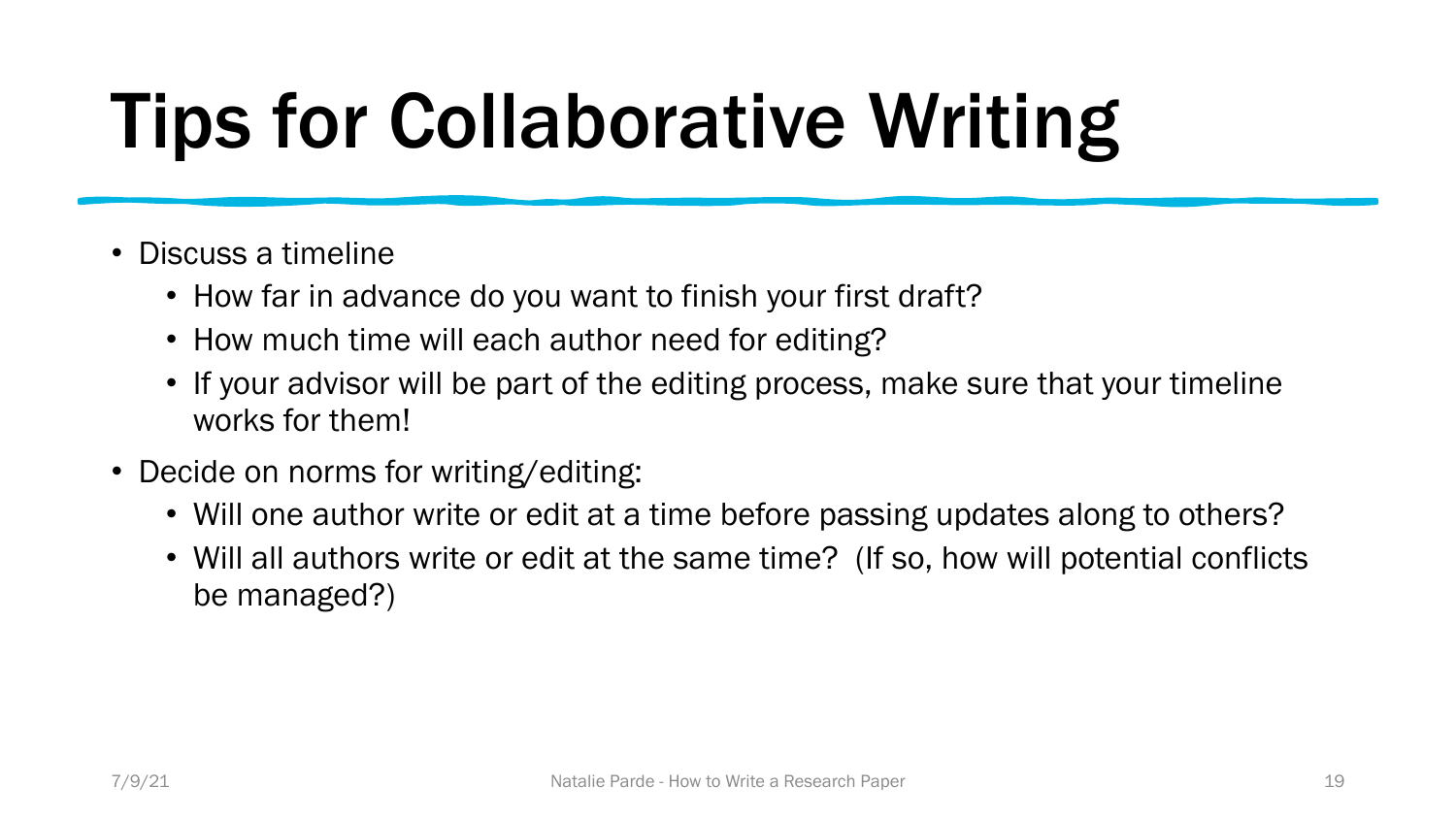#### How to Edit a Research Paper

- Start with easy edits:
	- Run a spelling or gra
	- Classic writing resou
- "Tighten" your writing:
	- Are there places wh
	- Are there simpler way
- Scan for writing "flow":
	- $\bullet$  Are there any unnat
	- Does the order of in
- Don't be afraid to delete
	- A first draft is *not* a unrecognizable by the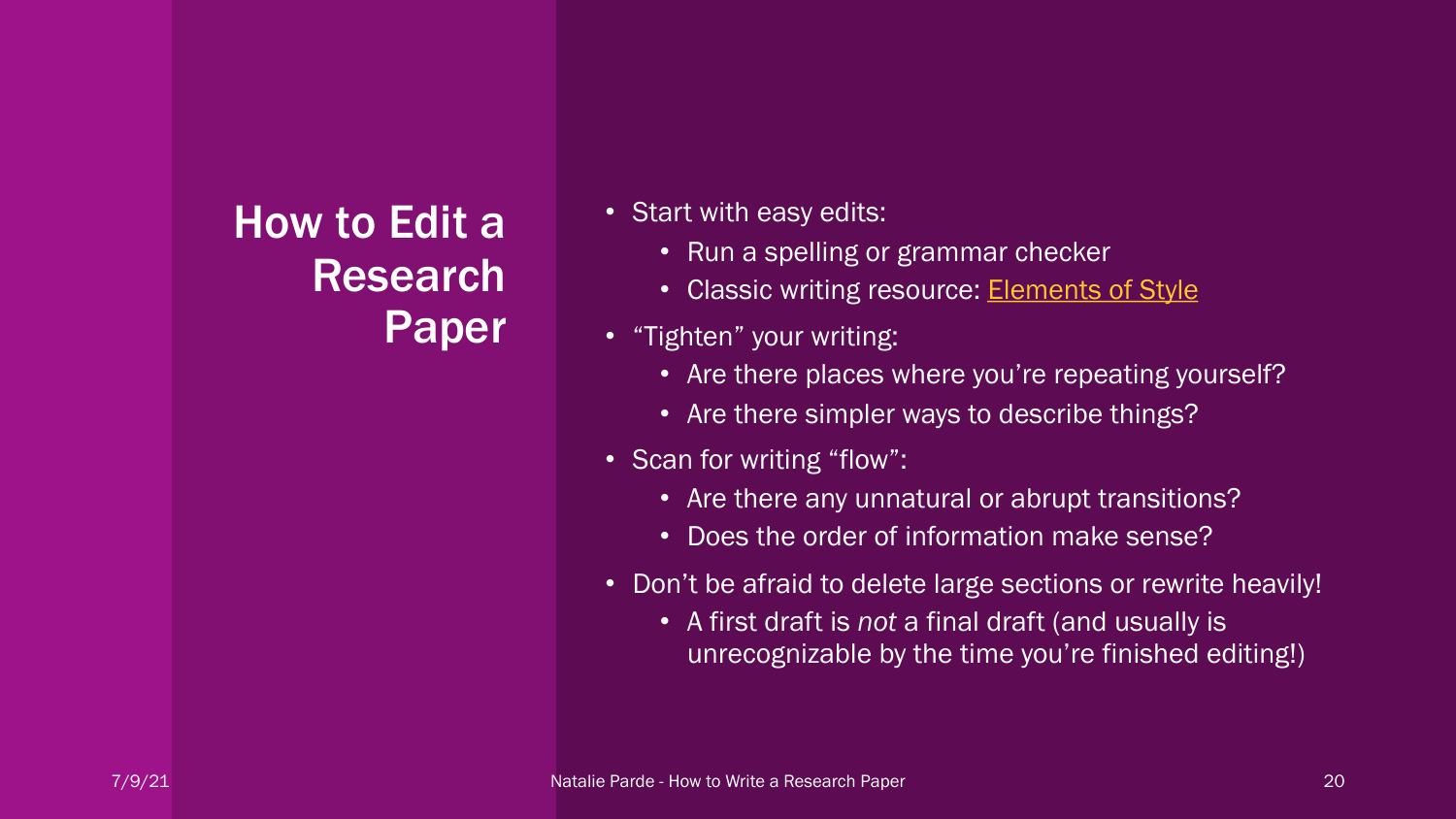# What about the title?

- Never underestimate the power of a good title!
- Catchy titles may encourage people to skim through your paper or attend your conference presentation
- Make sure your title isn't misleading or misrepresentative of the paper's contents
- Try to keep your title concise while still remaining descriptive